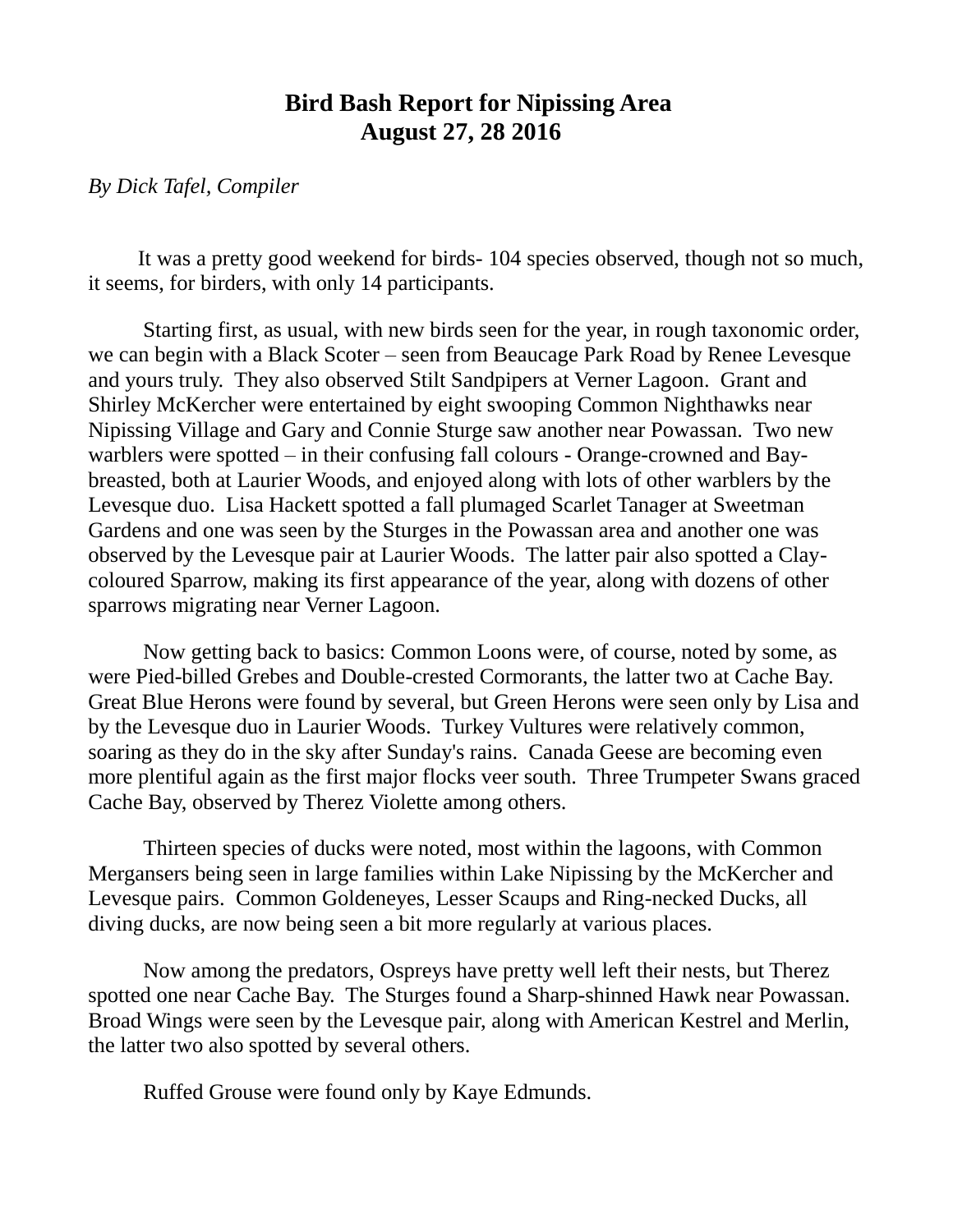American Coots were in large numbers at Warren Lagoon, while Sandhill Cranes were seen in the hundreds in West Nipissing and elsewhere.

Only five shorebirds were found, most within Verner Lagoon, heading south, including both Yellowlegs and Least and Stilt Sandpipers, the latter being the most unusual. Kaye spotted the Spotted Sandpiper at Callander Lagoon.

As to gulls, Bonaparte Gulls are now about in large numbers, many close to Sunset Park. Caspian Terns were still around Cache Bay, but neither Black nor Common ones were observed over the weekend.

Mourning Doves are still being seen in fair numbers. Doug Patterson still has a calling Barred Owl near his home in Mattawan Township. Ruby-throated Hummingbirds are fighting hard at many feeders, including that of Elsa Tafel's, to obtain enough sugar for their long flights south, soon to occur.

Belted Kingfishers were noted by several birders. The four main woodpecker species (counting the sapsucker) were discovered, with only Doug finding the Pileated.

As to flycatchers, the Eastern Wood Pewee and Least were at Laurier Woods found by the Levesque duo. They also saw Eastern Kingbirds, as did the Sturges who also saw the Eastern Phoebe.

Three species of vireos were discovered – the Red-eye by many, and the Warbling and Blue-headed by the Levesque pair at Laurier Woods, a good location for passerines over the weekend.

Jays, crows and ravens were seen by many. But, as for swallows, the only observers were the Sturges who saw only Tree Swallows. Most swallows have already left for their southern climes.

Black-capped Chickadees were surely seen by everyone, but the Red-breasted Nuthatch by a lesser number and the White-breasted only by a couple. Eastern Bluebirds were enjoyed by the Levesque pair near Warren. In the thrush family, the Veery was still fairly common in Laurier Woods. Renee saw there the only Hermit Thrush. American Robins are still being seen by many.

The Gray Catbird and Brown Thrasher are still in Laurier Woods. European Starlings were not quite so gregarious, but there are lots around. And the Cedar Waxwings! - they seemed to be everywhere, often just sitting on bare branches, seemingly digesting their harvest of berries.

Wood Warblers – some seventeen species were discovered. They are banding